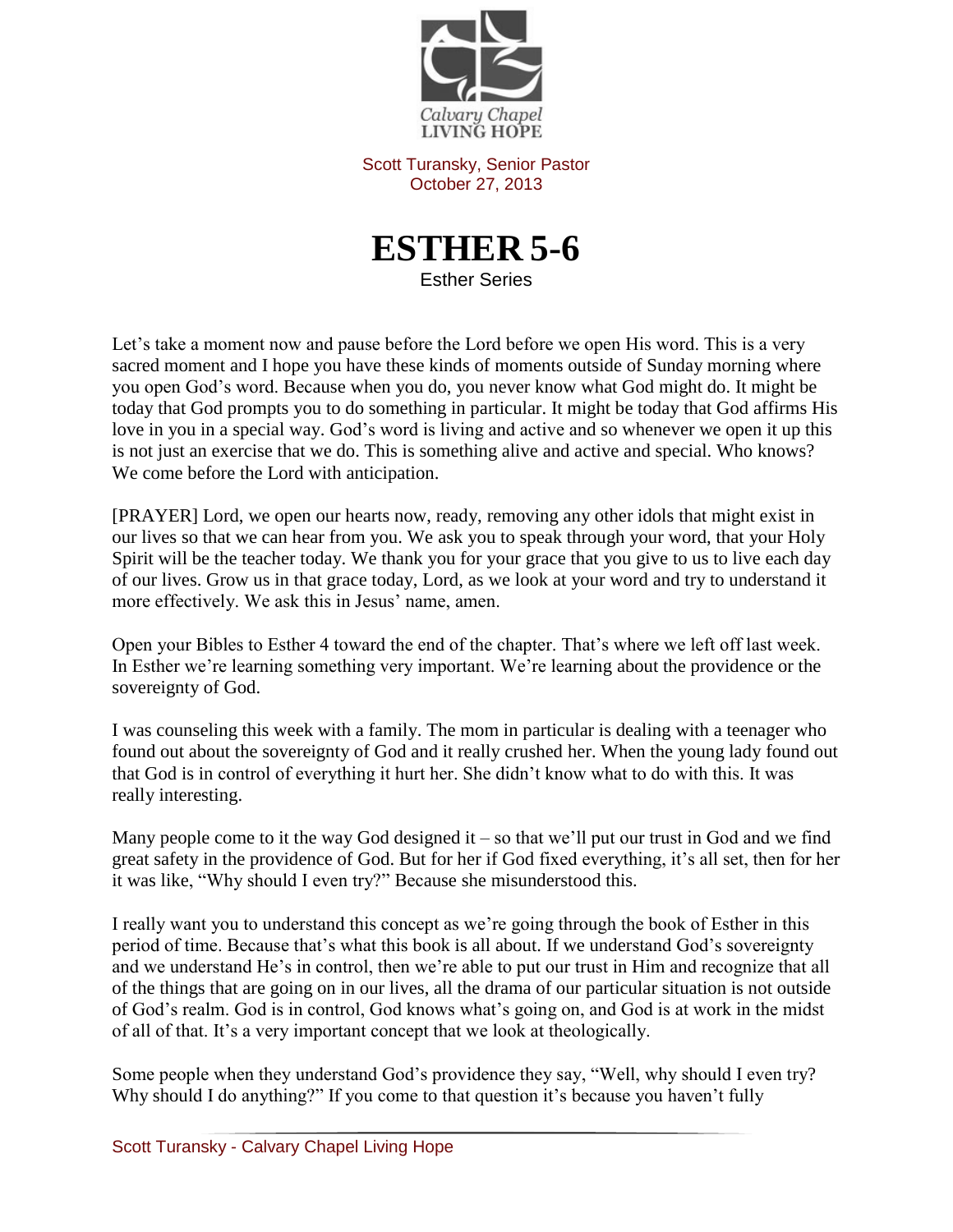understood another piece of God's teaching and that is the responsibility of man. The person who gets this (and this is like really deep stuff to understand the providence of God and responsibility of man) you can't really understand both of them at the same time; you've got to focus on one or the other usually. But what we do is we serve the Lord with our responsibility of man as much as we can. We're doing everything, we're trying to be as wise as we can, but we're trusting the Lord fully in our lives. God somehow works that out in the midst of things in a way that's really beautiful. I don't even know how to explain it.

I know that when I was in seminary I thought, "I'm going to understand this. I'm going to be able to put the responsibility of man and the sovereignty of God together. I'm going to grasp this." And so I started to try to dig into this and go deep and try to figure it all out. I remember one pastor told me as I was telling him what I was trying to do, "You can go as deep as you want with this subject. Some people go deep, some people go shallow, but we all come up wet." That's the reality. We need to come up wet with both ideas in our mind so that we understand them.

Now today, although the whole book is focused on the sovereignty of God, we're going to see also very heavily the responsibility of man emphasized in our passage with Queen Esther and what she's going to do. Because Queen Esther's now going before the king and she has a plan in mind and some ideas. She's going to respond to events as she goes through. There's wisdom that she's going to put into this. So we're going to see both the responsibility of man and we're going to see the sovereignty of God at work and how God brings it all together. Kind of an exciting part of the story.

We're going to see how Esther approaches the king. Look at Esther 4:15-16 first. *Then Esther sent this reply to Mordecai: "Go, gather together all the Jews who are in Susa, and fast for me. Do not eat or drink for three days, night or day. I and my attendants will fast as you do. When this is done, I will go to the king, even though it is against the law. And if I perish, I perish."*

What the queen's doing here is she's preparing in three days to go before the king. She's going to bring an appeal to him. This appeal is very important. She knows it and she's preparing herself, but she's also trusting the Lord. Do you see both of these? She's doing all she can and we're going to see some of her wisdom in the process, but she's also saying, "God, we're going to fast for three days, we're going to trust you." Both of those things are at work in her life.

You want to do this in your own life too. You want to work as hard as you can doing what God wants you to do, but you're trusting the Lord at the same time that God is at work inside of this whole situation.

Three days she prepares because she's going to go before the king. You can do all you want humanly speaking, but the king's heart has to change.

It reminds me of the proverb in Proverbs 21:1. It says this: *In the Lord's hand the king's heart is a stream of water that he channels toward all who please him.*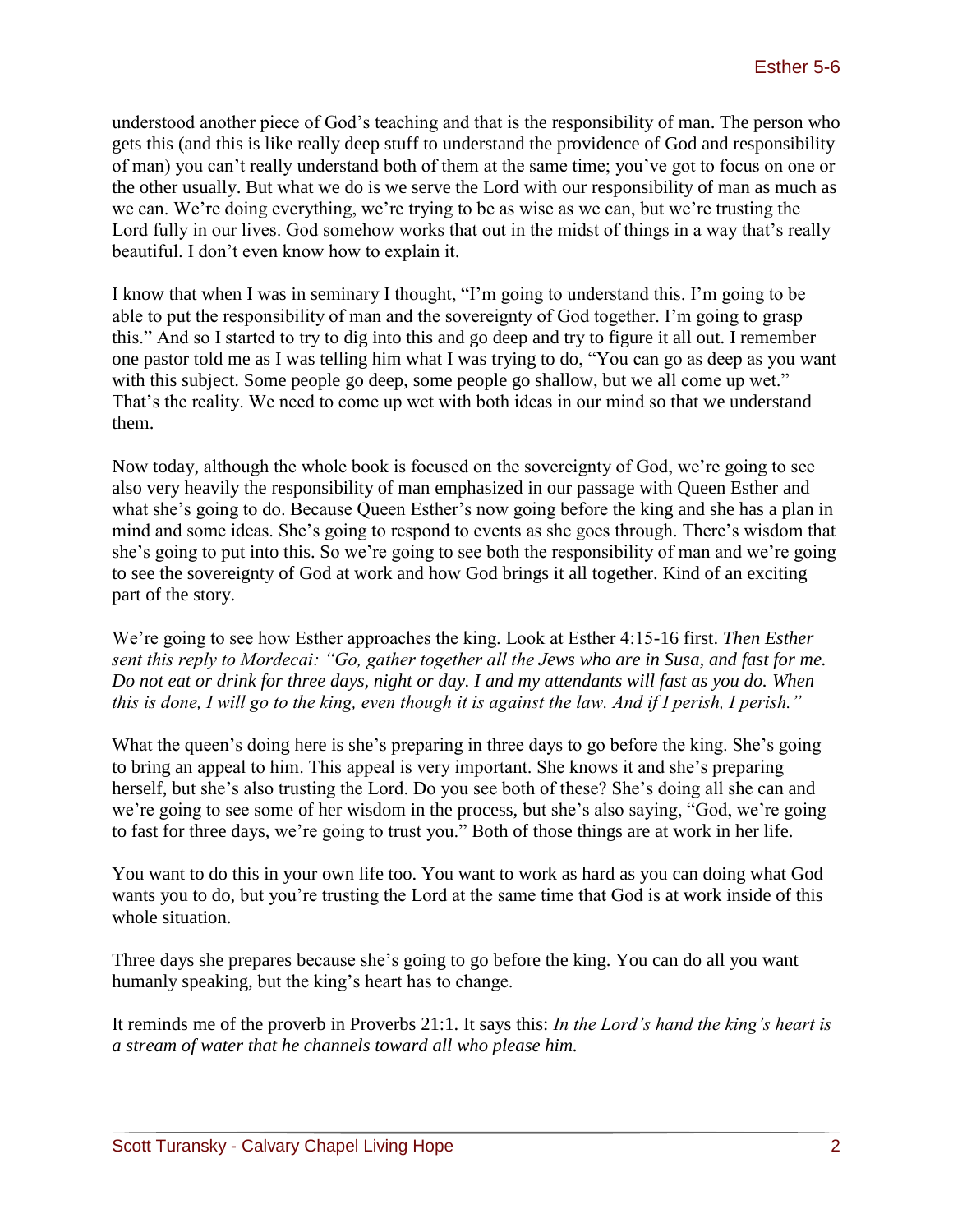Let me read that again. Do you see that God is in control of even the authorities in our life? I don't know who the king is in your life that you would put in this place, but when God is in control of that person of authority over you, God is controlling that person's heart, then it's a channel of a stream of water. *In the Lord's hand the king's heart is a stream of water that he channels toward all who please him.* 

## So Esther 5:1: *On the third day Esther put on her royal robes and stood in the inner court of the palace, in front of the king's hall.*

Esther's going to make some choices here. She's going to try to develop the best plan, as you and I must do at the same time. We're developing the best plan we can to approach a challenging situation that's out there. And so we do the best that we can.

You remember Mordecai is outside the king's palace. He has sackcloth and ashes. She could've done that. She could've put on sackcloth. It would've been against the rules inside the palace, but she's breaking the rules anyway by going to the king. She could've chosen sackcloth and ashes; not a bad solution. She doesn't do that. She chooses to put on her nice clothes and stand before the king. She chooses what she's going to wear as part of the deal.

I think that's a matter of wisdom. She knows that her beauty is what attracted the king to her in the first place, so she's going to look nice as she goes before the king. It's an important part of the process. She's going to get dressed up.

## Notice it says, *The king was sitting on his royal throne in the hall, facing the entrance.*

Isn't that interesting? She goes in and the king's there. He's not engaged in some activity. He's sitting in his chair. I don't know what he's doing, probably not reading the sports page or watching TV, but he's there. I don't know what kings do in those days that they would sit in a chair, but he's sitting in this chair.

You might imagine her heart pounding inside because she knows that the law required that she could not go in to the king's presence. She could not do what she's about to do. She's violating the law and the only thing that's going to save her life is if the king holds out his gold scepter and then she's going to touch it and that's going to be the exception that she won't get killed.

Whenever you go in and make an appeal the answer could be no. You have to be ready for a no answer. For us, we go into an authority and appeal and the no answer sometimes that we get may result in disappointment and we have to be ready for that disappointment.

In this case, it's a lot on the line because she could lose her life. She's going in recognizing the risk.

Let's look at verse 2. *When he saw Queen Esther standing in the court, he was pleased with her and held out to her the gold scepter that was in his hand. So Esther approached and touched the tip of the scepter.*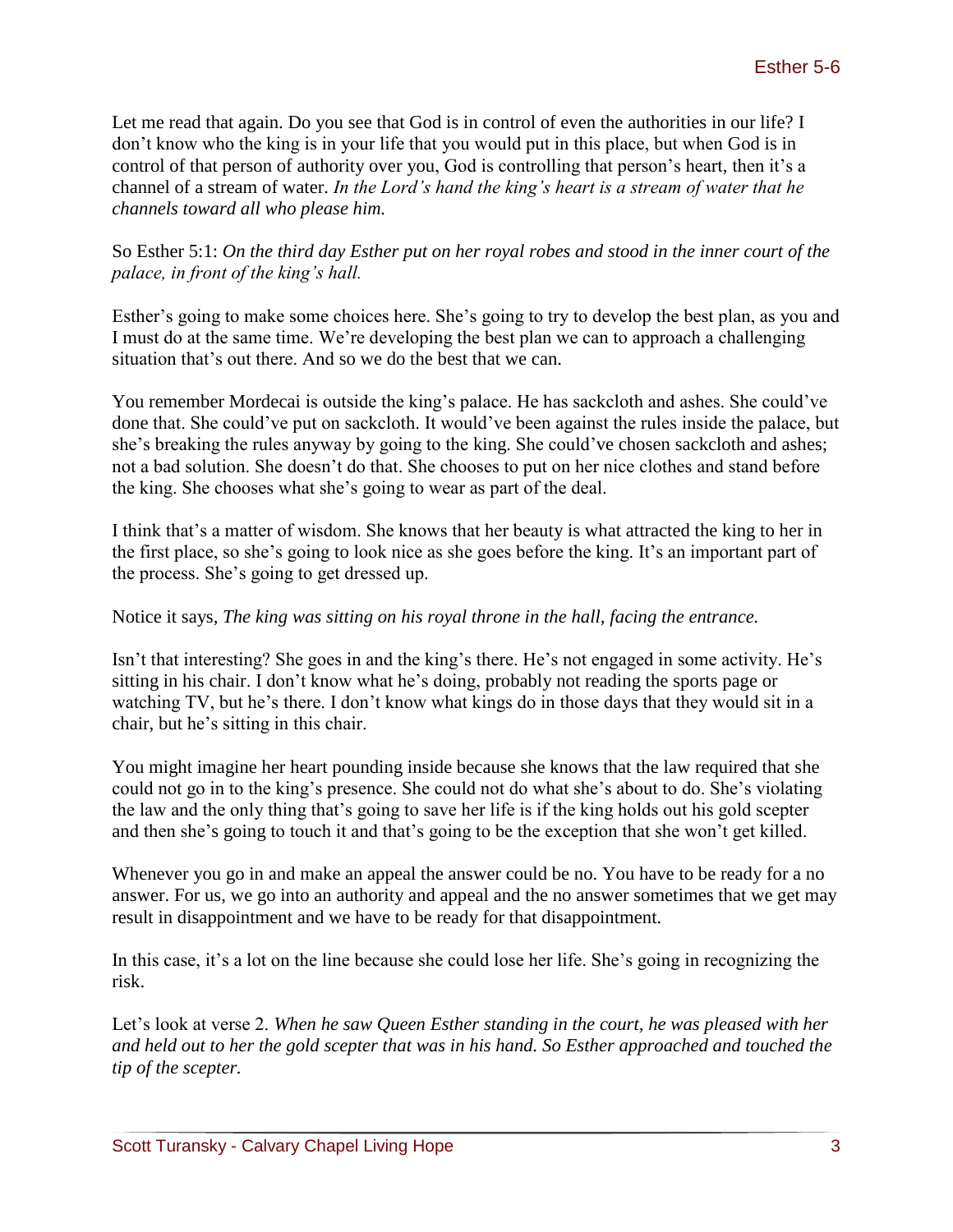This is so great because I'm sure we can all tell stories about how this has happened in our own lives. We have a need or a challenge or a problem. We pray, "God, I need your help here. Would you please help solve this problem?" And then what does God do? God opens the door somehow in a way. We prayed, but then He opens the door and we go, "Wow, look at that!" We're almost surprised that He answered our prayer. He opens the door and we go "wow" and we walk through that door not even knowing how to handle the next thing, what to do next, but we're just trusting the Lord. God is opening the door.

I'm sure this was a relief for Queen Esther as she's coming and she's about to make this wise appeal to the authority in her life.

I teach young people, teenagers how to make a wise appeal and encourage parents to teach the wise appeal to their children when they're young. A wise appeal is a way of approaching an authority. There are some people who just do a lot of complaining to authorities. But a wise appeal takes some wisdom in coming to the authority and knowing exactly what to do and how to approach that person.

My daughter, Melissa, sometime ago she grew up with the wise appeal in our home. We taught our kids how to make a wise appeal to us and then they would use it outside the home. When she's an adult, when she was about twenty-six or something like that, she sent me a one sentence email that said, "Dad, I just wanted to let you know that I used the wise appeal with Samaritan's Purse this week." She used to work for Samaritan's Purse. That was her employer at the time. So she used the wise appeal.

The wise appeal is a tool. Esther's using this tool as she comes before the king. I think it's important that we are also practicing and thinking about it because the key word is 'wise.' There's lots of ways to make an appeal. You can complain, you can tattle, you can do all kinds of things. But there's a wise way to make an appeal. Not everybody does that in a wise way.

Verse 3: *Then the king asked, "What is it, Queen Esther? What is your request? Even up to half the kingdom, it will be given you."*

Obviously she has found favor in his eyes. He's going to give her half the kingdom if she asks for it. So he's ready to give her what she wants. But she realizes that this is not the best time. She's got an important request to come.

If you're not with us in the story here, you have to realize that what happened in the last chapter is that we've got the villain, Haman, who has got a permission from the king to kill all the Jews. They're going to get killed. So the problem she has is that's her people. She's a Jew, but the king doesn't know she's a Jew. She's got to go in and she's got to go before the king and say, "King, would you change your mind or would you do something about this?"

It's a pretty significant request and she realizes now is not the best time. He says, "I'll give you half the kingdom." He doesn't know what he's talking about. I'm imagining her saying, "I've got to prepare him a little bit." So she's going to help set the stage by building relationship with him.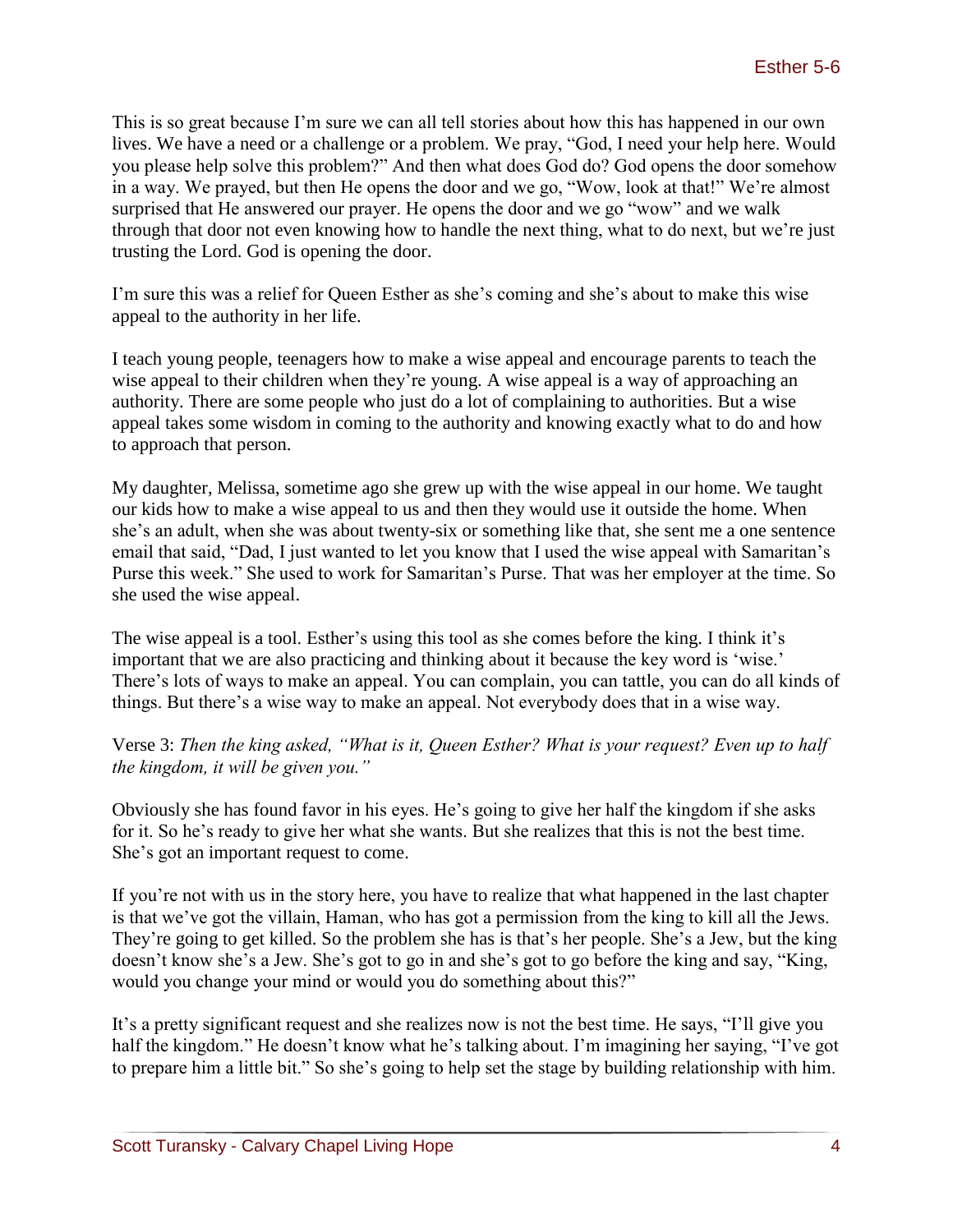Building some more relationship. She knows he likes to eat, so she's going to invite him over for dinner.

This is where the wisdom part comes in. We don't just complain about life. We don't just come and say, "Hey, I've got a request." She's going build relationship first before she goes in.

If you've got a problem at work, you can write it up, stick it on your boss' desk and maybe you'll get a positive response. But you have a greater chance at getting a positive response if you sit down over lunch with the boss and you explain the issue and you talk about it. A relationship becomes part of the solution. Esther knows that; she's bringing this to the table here.

Wisdom is the key. There's a lot of right ways to do things, there's a lot of good ways to do things. But that doesn't mean every good thing is appropriate. We need to have some kind of wisdom as we're moving forward. Often that means that we have to appeal because there's some problem that's going on.

Let me tell you a story about the wise appeal with my son, Josh. When Josh graduated from home school he went to Bible college. When he went to Bible college at Calvary Chapel Bible College in Murrieta, California, in his freshman year there in about December he contacts me, he calls me on the phone, and says, "Dad, you're not going to believe these people here. They don't have community service going on. They don't have the students doing anything in the community. If Jesus were running this Bible college He'd have the students out in the community."

I said to Josh, "Well, Josh. That's a good point. It sounds like you see a problem there. Maybe you ought to write it up like a wise appeal and take it in to the leadership of the school." So Josh wrote up this three page wise appeal, a proposal. He sent it to me and I edited it for him and sent it back to him. Then he went in to the president of the Bible college and said to the president of the Bible college, "I think this is the next step for the school."

The president read his three page wise appeal and he said to him, "Do you think you could come and talk to the faculty at the faculty meeting next week?" So Josh went in to the faculty meeting. They asked him to speak to the student body after the first of the year in that winter term, which he did, about service and the importance of service. When he went home for the summer they asked him to come back two weeks early and set up a pilot program for community service for the students, which he had. He ran it as a student, he ran a community service program for the school. It was a voluntary program.

When he graduated from that school, they hired him on because "this guy knows what he's doing." They bring him on; he becomes a part of the staff there. One of his tasks at the school was every senior had to have some kind of a service project managed by Josh's card file that he had. He had jobs that if you like people, you could work at the adoption resource center at the prison. If you didn't like working with people, you were wanting to work with things, then you could do some painting projects in the community, you could pick up litter on the side of the road. They had all these jobs that you could do.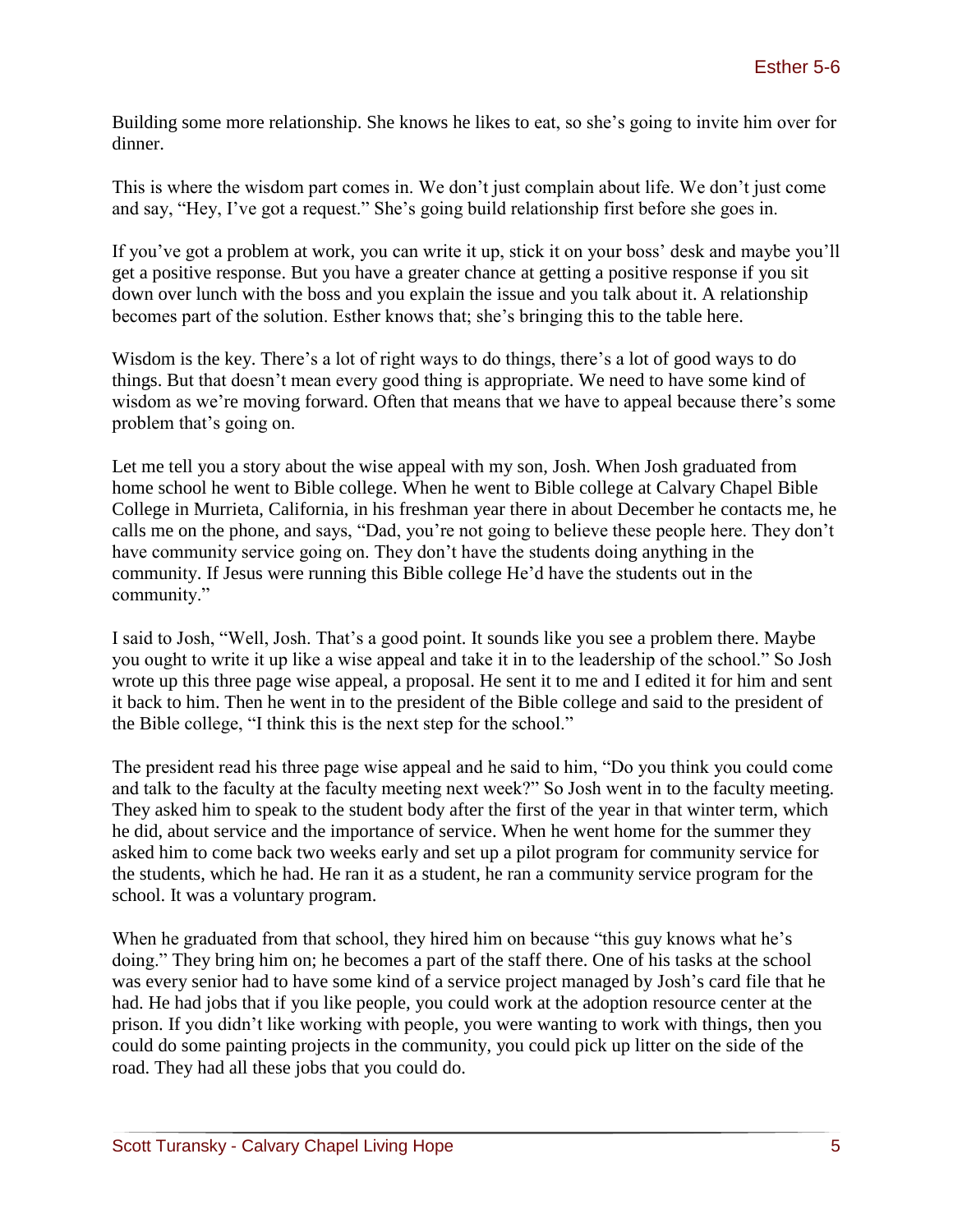Josh worked himself into a job because he had an appeal. It's the way that we come sometimes to the situation that allows us to get a positive response.

So this is what Esther says in verse 4. *"If it pleases the king," replied Esther, "let the king, together with Haman, come today to a banquet I have prepared for him."* Let's have dinner together. Let's do that.

Verse 5: *"Bring Haman at once," the king said, "so that we may do what Esther asks."*

So they go and eat at Queen Esther's place. *So the king and Haman* (verse 5) *went to the banquet Esther had prepared. As they were drinking wine, the king again asked Esther, "Now what is your petition? It will be given you. And what is your request? Even up to half the kingdom, it will be granted."*

The king offers a second time and the queen now is not going to give her question. She's still not going to ask. She knows that this is going to be the most difficult question that she's going to ask the king. Haman is the villain, Haman is the king's friend, and she's going to reveal the plot, she's going to share the problem, and she knows it's going to be really tough. So she doesn't even answer the king and give him the request yet.

Verse 7: *Esther replied, "My petition and my request is this: If the king regards me with favor and if it pleases the king to grant my petition and fulfill my request, let the king and Haman come tomorrow to the banquet I will prepare for them. Then I will answer the king's question."*

She takes a risk. The king could say, "Don't play games with me. Tell me now." But she uses a concept to prepare him a little bit more; timing and anticipation.

Sometimes as we're working with other people we don't consider the timing. We see something and we just react to it. When we do parenting I call that reactive parenting. You see something and you just yell about it. We're talking about being more strategic here in the way that we're working with people.

Esther's going to use this idea of anticipation. I encourage parents to do this. I say, "Look. You're having a problem, a challenge with your child and you're going to talk to your child about it. Here's what you do. In the afternoon, you say, 'I'd like to meet with you this evening at seven o'clock because I have something important that I want to talk to you about. Not your brothers and sisters, just you. You and I are going to meet this evening.' And your child goes, 'Okay.' Because now you've added anticipation to the process and it raises the value level." Right?

That's exactly what Esther's doing. The wisdom in knowing how to appeal moves Esther's request, humanly speaking, into a greater chance of being accepted. Obviously God is at work. We're going to talk about God's providence in a minute, but humanly speaking, Esther's doing something here that's strategic.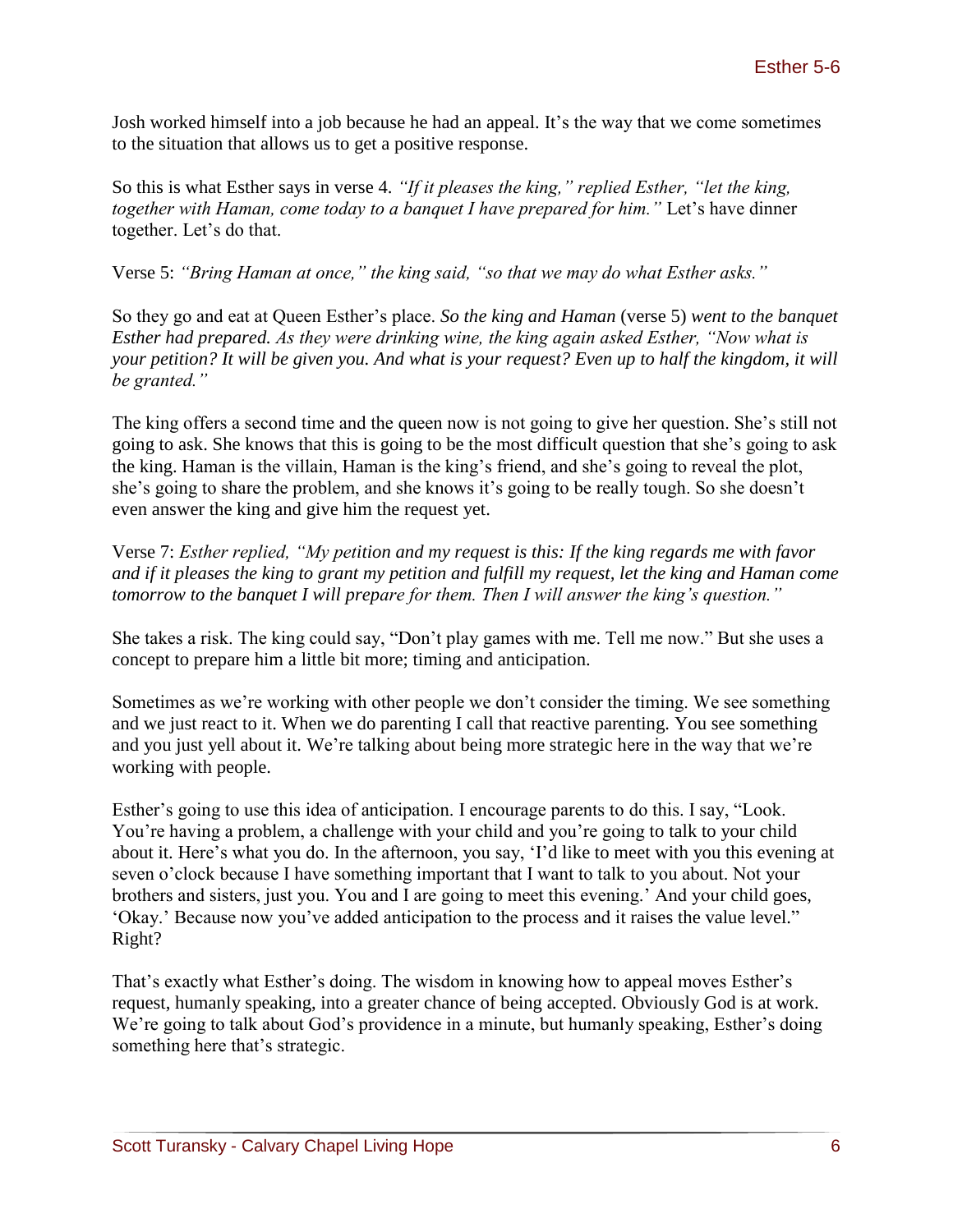It reminds me of Joseph. Joseph in the Old Testament is the one who God came to him a dream about how he was going to move forward. God then used dreams and he would interpret them. And he goes before the king and he says to the king, "I'll tell you what your dream means that these seven lean cows eat up the seven fat cows. I'll tell you what that means. What that means is that you're going to have a time of great prosperity. Lots of grain is going to come in and then you're going to have seven years of famine. I'll tell you what you should do." He offers a solution like the wise appeal. "Find yourself someone who can manage your kingdom in a way that collects all of that grain, puts it into storehouses for the first seven years so that in the second seven years during the famine you'll be able to distribute, you'll have all the grain." The king says, "I know just the man." It was Joseph. "I'm going to choose you."

Daniel, remember, he had a wise appeal that he took before the king. In Daniel 1, all this food is spread out and it says of Daniel *he determined in his heart that he would not eat the king's food.*  But then what does he do? Does he go to the king's servant and say, "I'm not eating that stuff." No. He doesn't just react, he goes with a wise appeal. "Hey, I've got an idea for you guys. Let's have a test for ten days. Let's see if we have people just eating vegetables; you guys can eat the rest. Let's see who does better during that period of time." He brings a solution to the situation. There's wisdom involved in that.

That's what Esther's bringing to this particular situation. She doesn't just tattle on Haman. "I've got to tell you what Haman's doing!" She doesn't do that. She comes with a wise appeal and she prepares well. She gets dressed up, she prepares a banquet, she sets the stage for all that's going to happen.

Frankly, I just want to suggest that sometimes with a wise appeal we can change the world. The way that we bring that appeal is strategic. You can change your world often if you have a wise appeal. That's exactly what's going to happen in this situation.

Well, we have to wait another day because they're going to come to the banquet the next day. Meanwhile, the events continue to unfold. So we have a 24-hour period of time as the events continue to unfold. This is what it looks like.

Verse 9: *Haman went out that day happy and in high spirits.* He's so excited. *But when he saw Mordecai at the king's gate and observed that he neither rose nor showed fear in his presence, he was filled with rage against Mordecai. Nevertheless, Haman restrained himself and went home.*

He restrained himself outwardly so other people couldn't see it, but inside he had this rage going on. We can learn something from Haman. He's annoyed at first and that annoyance turns into an internal anger that turns into a bitterness, he wants revenge. It can happen to any of us. We have to be careful about that. That's what's happening.

Let's go on. Verse 10: *Calling together his friends and Zeresh, his wife, Haman boasted to them about his vast wealth, his many sons, and all the ways the king had honored him and how he had elevated him above the other nobles and officials. "And that's not all," Haman added. "I'm the only person Queen Esther invited to accompany the king to the banquet she gave. And she has*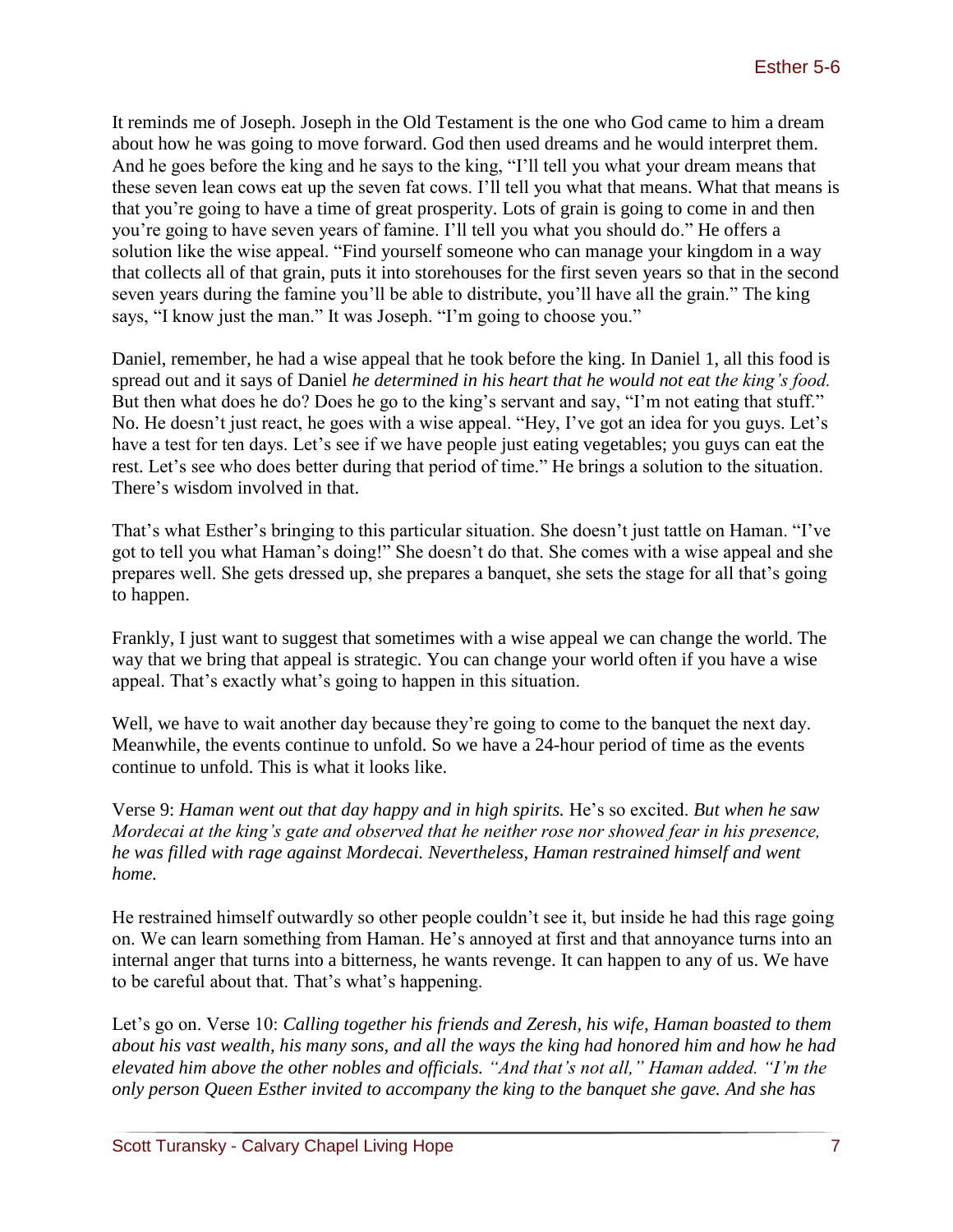*invited me along with the king tomorrow. But all this gives me no satisfaction as long as I see that Jew Mordecai sitting at the king's gate."*

See, Mordecai would not bow down. He had convictions as we saw in the Ten Commandments today in Exodus 20. Don't bow down. You don't bow down to anything else. So Mordecai says, "I'm not going to do that. I have convictions." That really bothered Haman because he liked to have praise. So he goes to his wife and all these other friends of his as counselors.

I think it's really wise for any person to have counselors. "I'm thinking about making an important decision. I just wanted to see if you have any thoughts about this. This is what I'm thinking about doing." Or "I've got a problem. Do you have any ideas about this?" Having some people that are key people in your life that know you, that you can come before them and say, "Here's what I'm thinking about doing. What do you think?" can be really helpful. But who we choose to be those counselors is important. Haman does not choose people who are very wise.

Here's their advice in verse 14. *His wife Zeresh and all his friends said to him* (here's the idea)*, "Have a pole set up, reaching to a height of fifty cubits* (each cubit is eighteen inches, so that's seventy-five feet)*, and ask the king in the morning to have Mordecai impaled on it. Then go with the king to the banquet and enjoy yourself." This suggestion delighted Haman, and he had the pole set up.*

God is preparing the scene. Here are all the factors involved in the scene as the story unfolds and then we come to the trigger point. We're going to talk about that in a minute in chapter 6. But here it is. God is preparing the scene. In one we have the conviction of Mordecai that he's not going to bow down. Next we have the anger of Haman. That's an important part of this story. The attention of Esther to Haman and to the king in the midst of this for asking for a decision. The bad advice of the counselors. All this is going to play together.

Now comes the tipping point as we enter chapter 6. It's the last piece and when this piece comes in, the whole things starts to unfold. It all starts to happen.

Esther 6:1: *That night the king could not sleep; so he ordered the book of the chronicles, the record of his reign, to be brought in and read to him.* If you remember back in chapter 2, Mordecai saved the king's life. The Bible tells us it was written in these chronicles, but he was never rewarded for it. So there's an unrealized debt that's owed to Mordecai from the king. He doesn't realize it, but now he's going to find out and he's going to find out because he couldn't sleep. He wakes up in the night.

It's interesting to me how often God works in the night. I don't know if He works in the night in your life, but he does in my life. Sometimes I'm laying in bed and wake up in the night and God gives me an idea or gives me a passion or gives me a conviction or He gives me something in the middle of the night.

We see that God works in the night in a number of people's lives. Jacob in the Old Testament, remember, he went to sleep that night and he saw this ladder and God ended up confirming the covenant with him. God works in the night. He's working in the night in the heart of this king.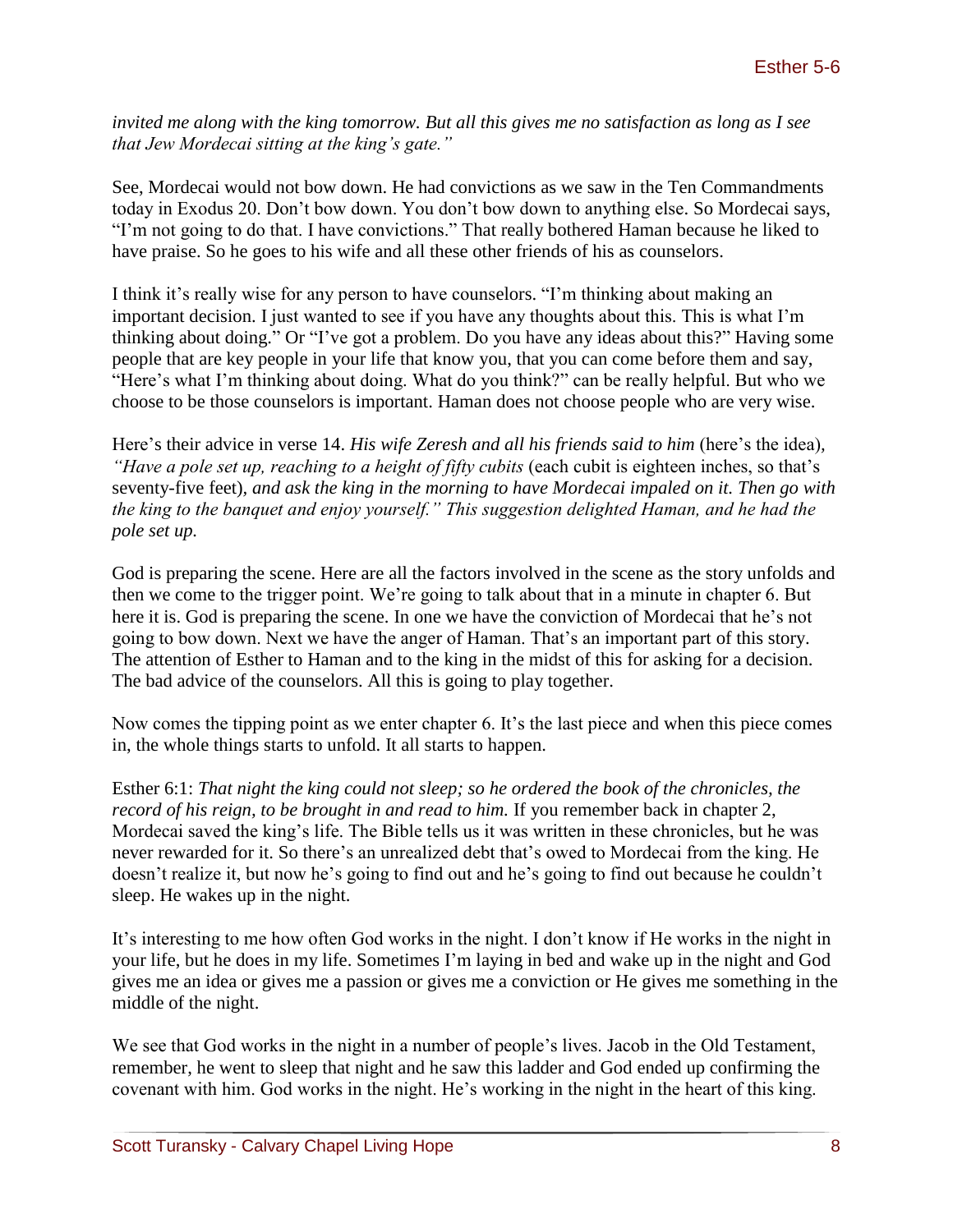So the king says, "I can't sleep. I want a bedtime story. I'd like to hear more about my kingdom and what's going on. Bring me somebody to read all this." They're going through this and as they're going through it, they start reading all of this and in verse 2 it says, *It was found recorded there that Mordecai had exposed Bigthana and Teresh, two of the king's officers who guarded the doorway, who had conspired to assassinate King Xerxes.*

The king's saying, "Oh yeah! I forgot about that. That's right." Verse 3: *"What honor and recognition has Mordecai received for this?" the king asked.*

*"Nothing has been done for him," his attendants answered.* So he's going through his thing and he's thinking, "Oh, there's a to-do list thing I haven't completed." In the middle of the night God reveals "Oh, you know what? I should've done something. I got distracted. I didn't finish that. I need to do something about it."

By now it must be morning because as the story continues in verse 4 it says, *The king said, "Who is in the court?" Now Haman had just entered the outer court of the palace to speak to the king about impaling Mordecai on the pole he had set up for him.* This is bizarre. *His attendants answered, "Haman is standing in the court."*

*"Bring him in," the king ordered. When Haman entered, the king asked him, "What should be done for the man the king delights to honor?"*

*Now Haman thought to himself, "Who is there that the king would rather honor than me?" So he answered the king, "For the man the king delights to honor, have them bring a royal robe the king has worn and a horse the king has ridden, one with a royal crest placed on its head. Then let the robe and horse be entrusted to one of the king's most noble princes. Let them robe the man the king delights to honor, and lead him on the horse through the city streets, proclaiming before him, 'This is what is done for the man the king delights to honor!'"*

Can you imagine? This is so bizarre, an ironic turn of events that's about to take place. The king asked Haman a question. "Hey, I want to honor somebody. What do you think I should do? How do you think I should honor the person?"

Haman thinks about himself only. He thinks, "It must be me. Let me tell you, this is the kind of honor I'd like. Nice horse, choose a great noble to lead me through the street." That's what he's saying. He's imagining himself riding on this horse.

It's just so interesting because now in verse 10 we have the clincher. *"Go at once," the king commanded Haman. "Get the robe and the horse and do just as you have suggested for Mordecai the Jew, who sits at the king's gate. Do not neglect anything you have recommended."*

I just cannot imagine what Haman must have thought in that moment. It's such an intriguing story. At that moment he must've first been dumbfounded, like, "What did you say?!" He must have been so shocked. And then he must not have only been disappointed, but now I bet you he's scared to death about what's going to happen.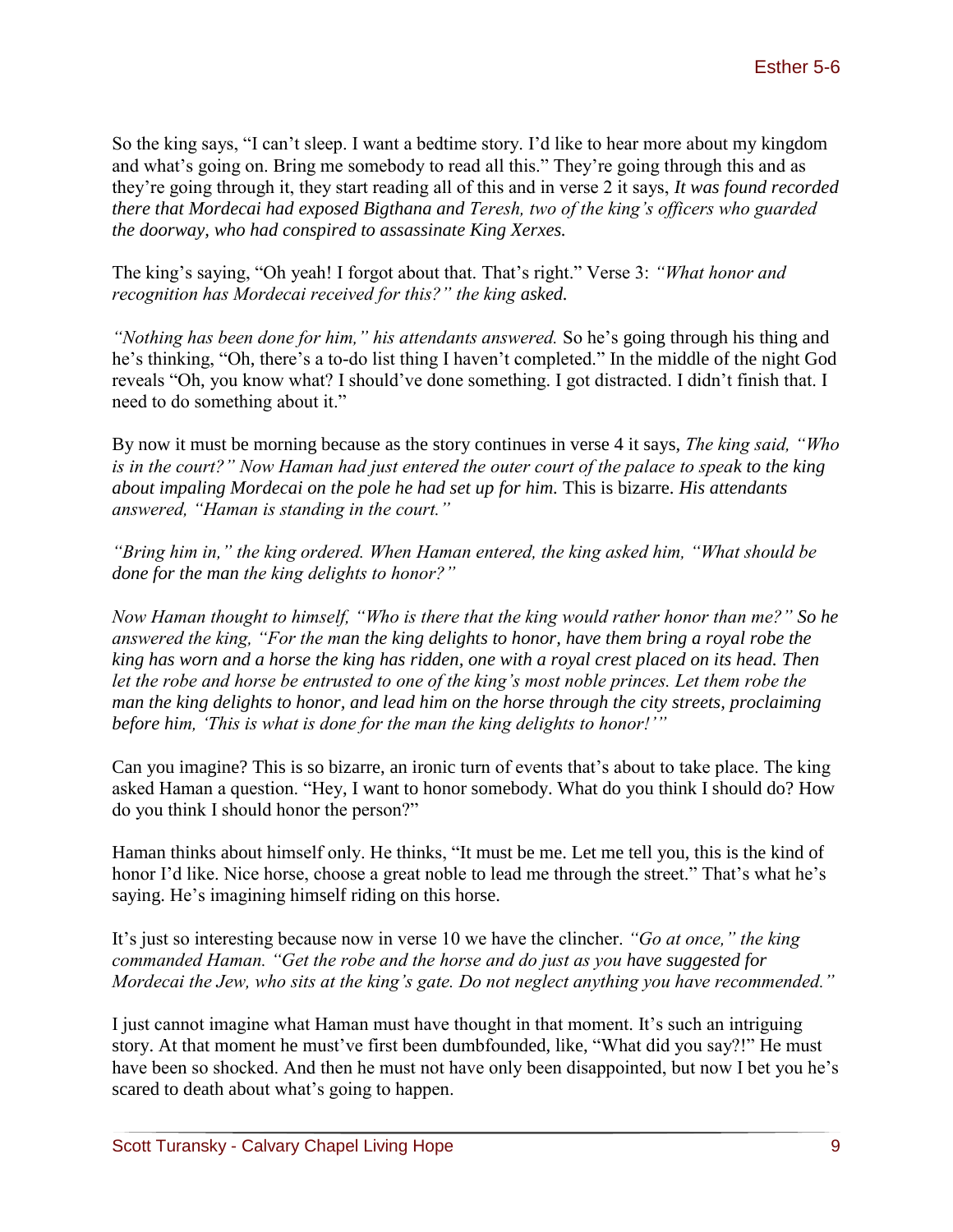He hides all that, apparently. Verse 11 says, *So Haman got the robe and the horse. He robed Mordecai, and led him on horseback through the city streets, proclaiming before him, "This is what is done for the man the king delights to honor!"* Wow.

Of course Haman does his job as he was asked. But he is an emotional wreck. I'm telling you, you can tell by the next verse he is an emotional wreck. Notice what it says, verse 12. *Afterward Mordecai returned to the king's gate.* In other words, for Mordecai he goes back to business as usual. The city gate was the business area. Mordecai was one of the king's officials. He goes back and he's working at the king's gate. It's not that big of a deal for Mordecai; it's business as usual. *But Haman rushed home, with his head covered in grief, and told Zeresh his wife and all his friends everything that had happened to him.*

"How were things at the office today, honey?" "You're not going to believe this! I am in BTT!" Do you know what that means? That means big time trouble.

*His advisers and his wife Zeresh said to him, "Since Mordecai, before whom your downfall has started, is of Jewish origin, you cannot stand against him—you will surely come to ruin!"* Even the worst counselors get it right sometimes. *While they were still talking with him, the king's eunuchs arrived and hurried Haman away to the banquet Esther had prepared.*

Oh yeah! I forgot we have to go to dinner tonight. So he's going to this dinner now that Esther had prepared. You've got to be kidding me. This is a really bizarre story. It's no wonder the Jews today celebrate this because God is orchestrating all the events to come together in a special way and there's so many pieces that it just keeps unfolding through the whole story.

We're going to stop here today. You're going, "Oh no! Tell me the rest!" Well, the good thing is this isn't like a TV episode; you can read it yourself! Go ahead and read it. This is a great story. Read chapter 7 on to the end of the book. It'll take you probably five minutes to read the end of the story. We're going to take some time and apply it to our lives next week.

I just want you to see the beauty of the fact that God is in control. I would say that each one of us could tell about the drama going on in our lives. We all have drama going on and the drama's unfolding. We all need to be drawn back to the reality that God is in control. Sometimes it feels like He's sleeping. Sometimes it feels like He's gone away on a trip. But God is in control. We don't always get to see everything that's happening, but God is working in the midst of that and that draws us.

When we realize that God's sovereignty is present it draws us to surrender our lives to God. It draws us to give our hearts to Him. It draws us to trust Him. It should draw us closer, not push us further away. It should draw us close to Him and say, "God, I need you in this moment. I need all that you are in my life. I want to be close to you. I want to enjoy who you are in the moment, not just when things get better. Right now I need you." God does that in the midst of the drama of our lives.